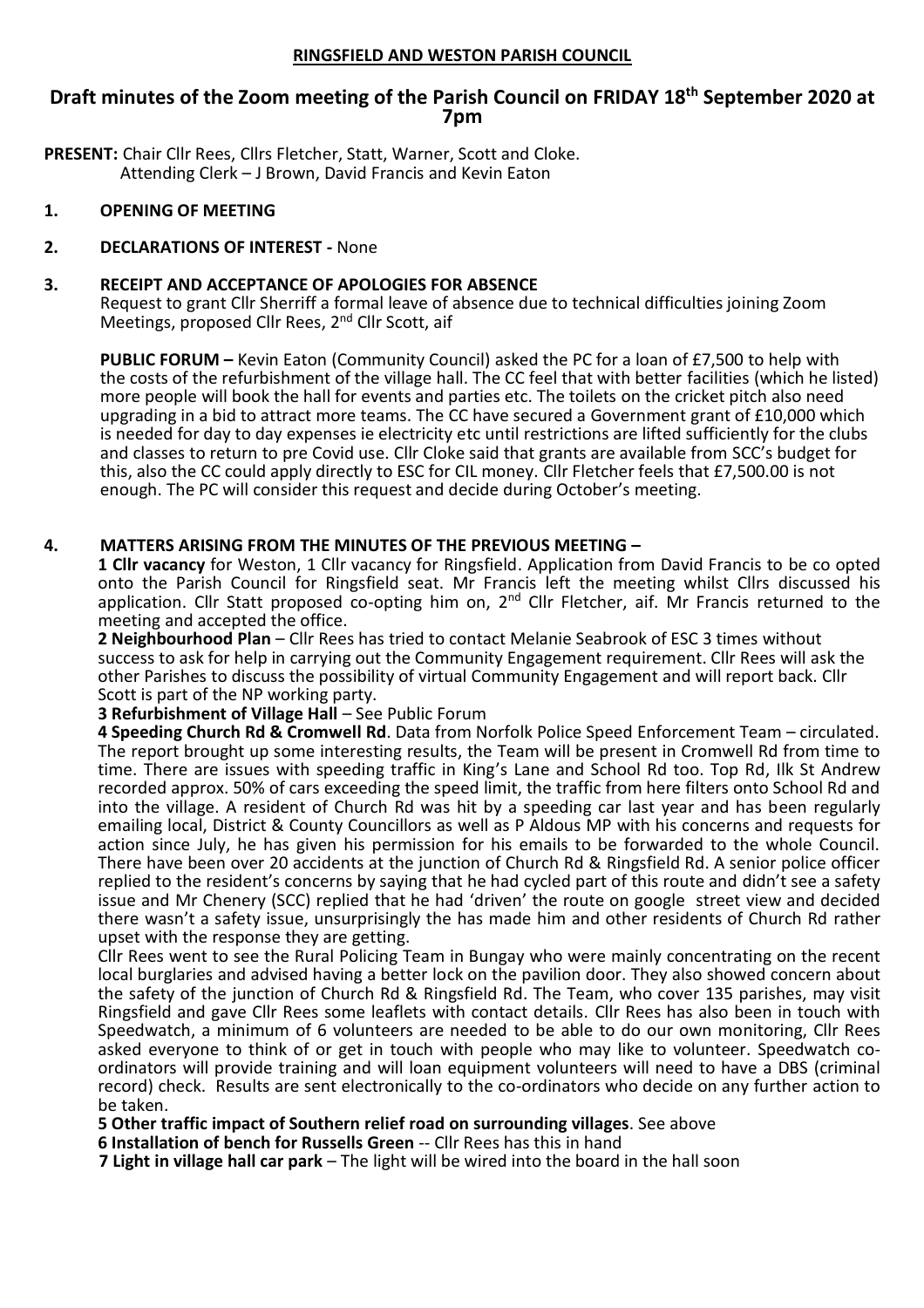#### **6. FINANCE**

| a. Accounts for Payment                                          |           |
|------------------------------------------------------------------|-----------|
| J Brown, Clerk's pay & expenses August                           | 194.73    |
| <b>HMRC PAYE</b>                                                 | 47.60     |
| Darren Self – Repairs to 2 x lawn mowers                         | 330.00    |
| PRS Agriculture – Grass cutting $10^{th}$ & $30^{th}$ July & Aug | 504.00    |
| Insurance                                                        | 210.67    |
| Waveney Norse - Weed killing                                     | 198.00    |
| <b>Total</b>                                                     | £1,485.00 |

**Cllr Statt proposed payment of these accounts, 2nd Cllr Rees, aif.**

# **b Accounts already paid – None**

# **c Receipts** – **None**

**d Bank Balance Statement at 301st August £14,915.53 – no change from 31st July (copy of statement circulated) Includes £570.71 Play area funds**

 **e CIL money in hand £232.02.02 to spend by Oct 2023 + £253.62 by Apr 2024**

 **f Clerk's pay review in line with NJC agreement –** Cllr Statt proposed acceptance, 2nd Cllr Rees, aif  **g Review of internal audit report** – circulated. The contents were noted, some Cllrs felt some of the points were petty and unjustified. No major issues but the PC will review GDPR and publish any changes made.

 **h Review and renewal of insurance.** Documents had been circulated and Cllrs are satisfied that the cover is adequate. Cllr Rees proposed payment of the premium  $£210.67$ ,  $2<sup>nd</sup>$  Cllr Warner, aif

# **7 CORRESPONDENCE** - None

# **8 PLANNING –**

# **a Applications Rec'd –**

 DC/20/3086/FUL. Goldberry House, Primrose Lane. Single storey extension to rear. Decision made previously to recommend acceptance.

 DC/20/2880/PN3 Devonshire Farm. Change of use and conversion of existing agricultural building and land within it's curtilage, to a single dwelling. Decision made previously to recommend acceptance, but with concerns raised about setting a precedent within the Parish boundaries and about the apparent development of adjoining land with the introduction of fences (not boundary), roadway and pit.

 DC/20/3130/FUL Cromwell House, Cromwell Rd. Car port, store and annexe. No objections DC/20/3294/FUL Barnaby Farm. Demolish garage and extend dwelling. Cllr Fletcher has not had the chance to look at this application, but Cllrs Rees proposed acceptance, 2<sup>nd</sup> Cllr Statt rest of Cllrs in favour.

# **b Decisions Rec'd–**

DC/20/1715/FUL Ringsfield Hall Farm. Permitted.

# **9 REPORTS**

**County and District Councillor's Reports. Cllr Cloke's** report has been circulated to the Cllrs – copy available on request from the Clerk.

# **Parish Councillor's Reports**

**Cllr Rees** has heard about a spate of fly tipping and will add this to the news letter she is preparing and asked for contributions.

 A report has been received that a lorry hit the streetlamp by Russell's Green, Clerk to report to relevant Council

 **Cllr Francis** feels that grants for the Village Hall refurb are the way to go.

 **Cllr Scott** said that Beccles Road Safety Group sometimes go outside their patch voicing their perspective on neighbouring parishes' needs, he will be keeping an eye on that. He will contact Cllr Bubb re Speedwatch. Beccles Hospital has spent on new beds and a new fridge for Covid and extra flu vaccines. The Friends of Beccles Hospital have agreed a loan for the hospital towards the development of Caxton Villa. Traffic will be allowed to go through Beccles Market again Monday to Thursday from October.